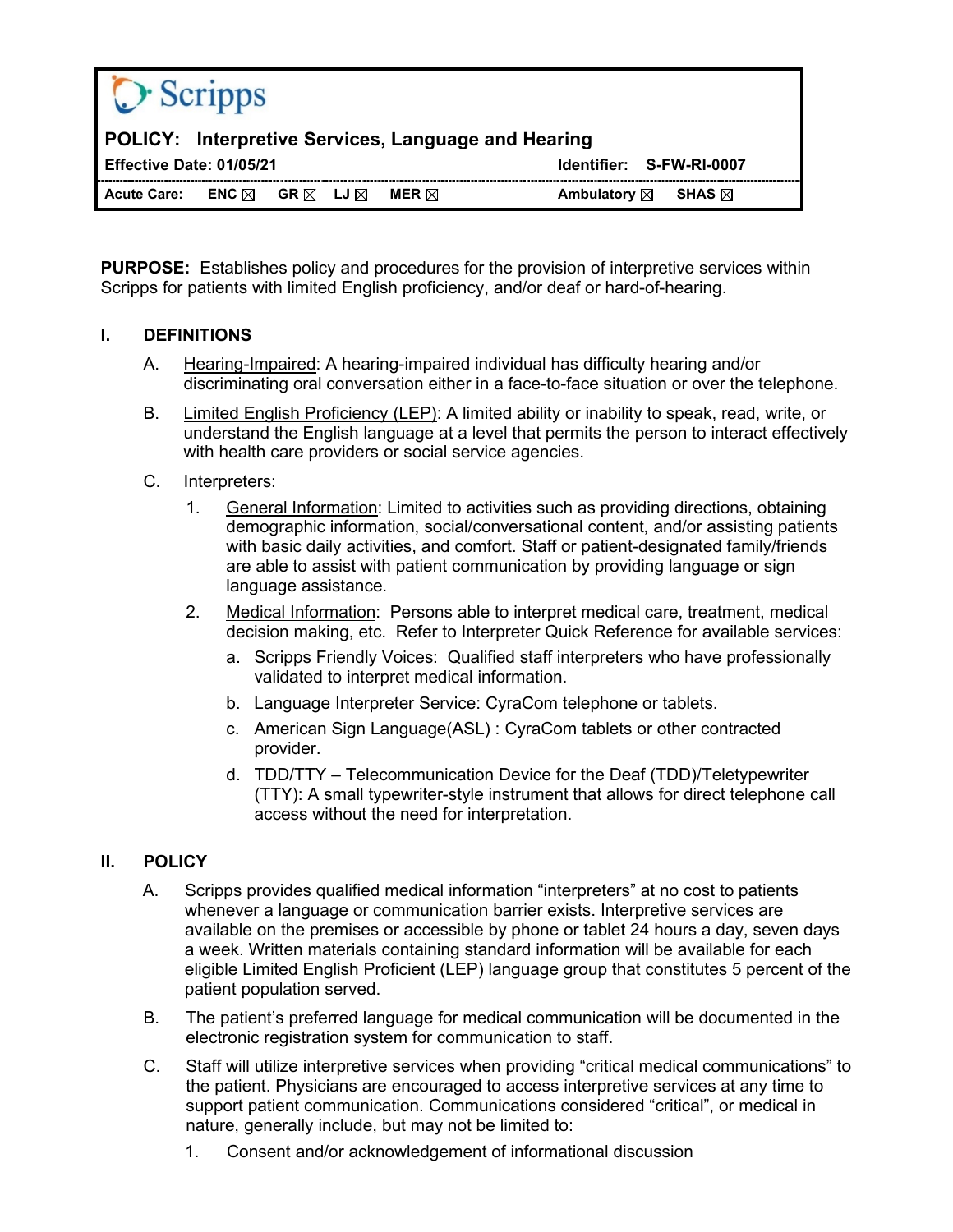- 2. Advance directive discussion
- 3. Resuscitation discussion
- 4. Explaining any diagnosis and plan for medical treatment
- 5. Explaining any medical procedures, tests or surgeries
- 6. Initial and discharge medication education
- 7. Patient complaints
- 8. Discharge instructions
- D. Patients may, after being informed of the availability of qualified interpreters at no charge, select an individual of their choice to assist with their communication needs. Patient's *refusal* of a Scripps interpretive service should be documented in the medical record and include the name of the individual that the patient selected to perform interpretation. If at any time staff is concerned about a communication barrier with the interpreter selected by the patient, staff may access a Scripps medical information interpreter.
- E. Notices advising patients and families of availability of interpretive services, procedures for obtaining assistance, and filing complaints are displayed in public areas on the Patient Rights posters, Patient Rights and Responsibilities handouts and Scripps.org website.
- F. Patient complaints and concerns must be directed to the manager of the unit who can take immediate action through the procedures for patient complaints/grievances.
- G. Information on interpretive services will be provided in New Employee Orientation and department/committee meetings. Physicians receive information at their medical staff initial appointment and reappointment.

### **III. PERSONNEL**

All Scripps personnel.

### **IV. PROCEDURES**

- A. Upon first encounter (registration, check-in), personnel will identify the patient's preferred language for receiving medical information and:
	- 1. Document in the medical record and on the patient's identification wristband.
	- 2. At the direction of the care team, as necessary, update the language designation.
- B. Engage an interpreter, as needed, to provide an explanation regarding the difference between interpreters for medical information communication and general information. Establish a mutually-acceptable plan for when services are required and how they will be accessed throughout the patient's visit/stay. If necessary, notify the charge nurse or nursing supervisor to assist in establishing a communication plan that includes appropriate resources and availability. Contact additional resources to assist with a patient communication plan, such as the operations supervisor, risk manager, etc.
- C. Obtain the appropriate interpretation service:
	- 1. **Medical Information Interpreters:**

Obtain an interpreter from the contracted telephone/tablet interpreter service or from Scripps Friendly Voices interpreter staff who are qualified to interpret medical information.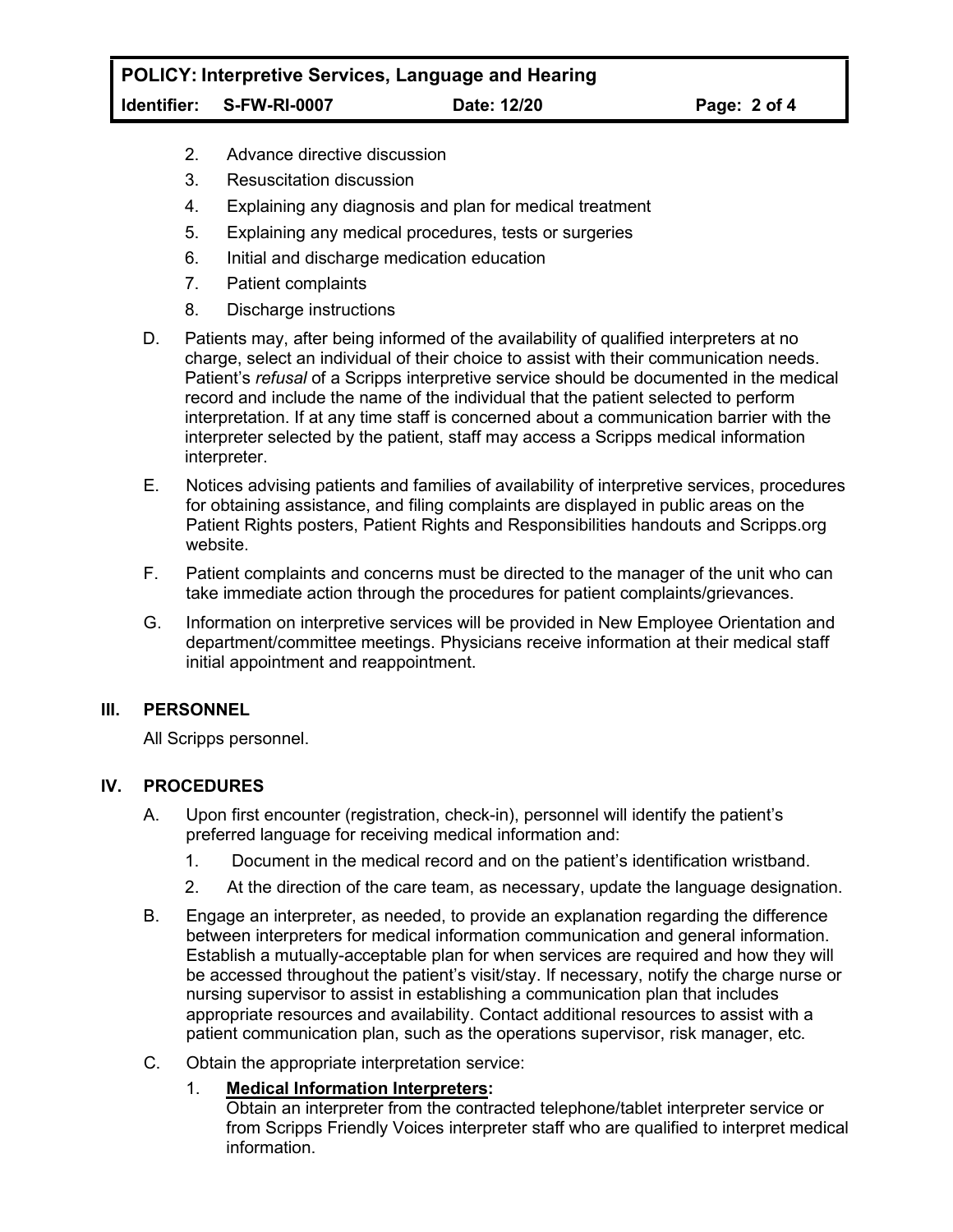## 2. **General Information Interpreters:**

- a. Staff with language skills may be utilized to provide general information such as providing directions, obtaining specific demographic information, and/or assisting patients with registration, basic daily activities, and comfort.
- b. Contracted telephone/tablet interpreter service or qualified Scripps Friendly Voices staff interpreter may be utilized, as needed, for general information.
- D. Clinical staff must document the use of all interpreter services for medical information, including a patient-selected individual, in the patient's medical record and include the date, interpreter's name or ID number, language, and reason for interpretation/call (e.g., "John Smith", "patient's wife" or "Mary Jones", Qualified Staff Interpreter, or "telephone Interpreter" ID # 123, Language: Korean, Reason: to discuss surgical procedure.)
- E. Employees serving as medical information interpreters (list available on ScrippsConnect.org):
	- 1. If the individual selected on the interpreter list is an employee at work with an assignment, contact the employee's supervisor and provide the following:
		- a. Patient's name and nature of the interpretation needed
		- b. The language capability needed
		- c. When the service is needed (date/time)
		- d. Location and approximate length of time the interpreter will be needed
		- e. The person to whom the interpreter should report
	- 2. If the employee is unavailable, proceed with accessing the telephone or tablet interpreter service.

# **V. RELATED FORMS**

- A. Interpretive Services (Language and Hearing) Quick Reference; 100-NS8560-001
- B. Patient Rights Handout (one page); 100-8720-844SW English, 100-8720-845SW Spanish (9/2/16)
- C. Your Hospital Stay and Caring for You 100-8720-206SW English (2019), 100-8720- 207SW Spanish (2019)
- D. Language Interpretation Services, Patient Notification; 100-NS8720-071SW

# **VI. RELATED PRACTICE DOCUMENTS**

- A. Complaint/Grievance Process, Patient; S-FW-RI-0013
- B. Access To Scripps Care and Services, Patient Rights and Responsibilities; S-FW-RI-0010

# **VII. REFERENCES**

- A. 45 CFR 84.52 (c) and (d)
- B. Section 504 of Rehabilitation Act of 1973
- C. Title VI of Civil Rights Act of 1964
- D. Section 1259, California Health & Safety Code